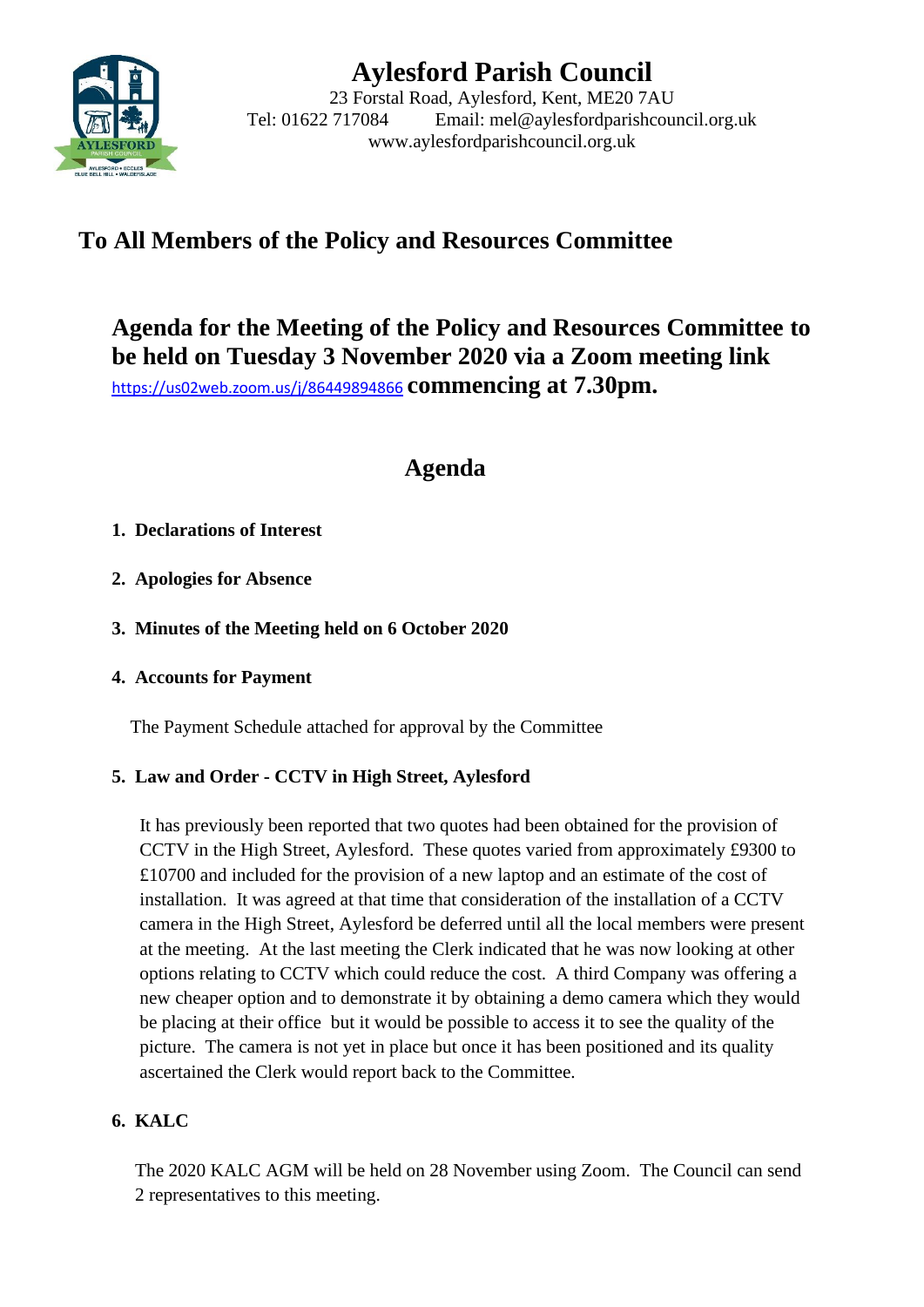#### **7. TMBC/ Parish Partnership Panel Meeting**

#### **8. Council Vacancies**

The Current Vacancies are

1 Aylesford South

#### **9. Public Convenience Review – Aylesford Toilets**

A copy of the report of the Clerk is attached to this Agenda.

#### **10. Review of Council Noticeboards, Map Boards and Seats**

Following the decision to replace 8 existing Noticeboards with new Aluminium noticeboards similar in size to the current noticeboards, three quotations were sought and the following prices received:-

Fitzpatrick Woolmer - £10428 Greenbarnes – £5513.88 Townscape - £11974.25

It is recommended that the quotation from Greenbarnes be accepted. Upon receipt of the product the works to install them will be undertaken by the Council's small works grass contractor during the winter months.

#### **11. Financial Risk Assessment**

The draft Financial Risk Assessment is attached for consideration and recommendation to Council.

#### **12. Cambridge and Counties Bank- Savings Bond**

The Council's 2-year bond with the Cambridge and Counties Bank in the sum of £42,500 has just matured and they are offering the Council the option of opening a new bond of either 1 year, 2 years and 5 years with rates of 1.15%, 1.2%, and 1.4%. It is suggested that with the possible need for access to these funds that on this occasion a 1 year bond is agreed. In addition, the Council's 1-year bond for the same sum as above will mature in November and it is suggested that a new 1-year bond is also agreed for this sum.

#### **13. Home-Start South West Kent – Request for Financial Support**

Home-Start South West Kent are a local charity that supports families with young children who live in Tonbridge and Malling, Tunbridge Wells and Sevenoaks. They have informed the Council that they have supported a family in Aylesford and a family